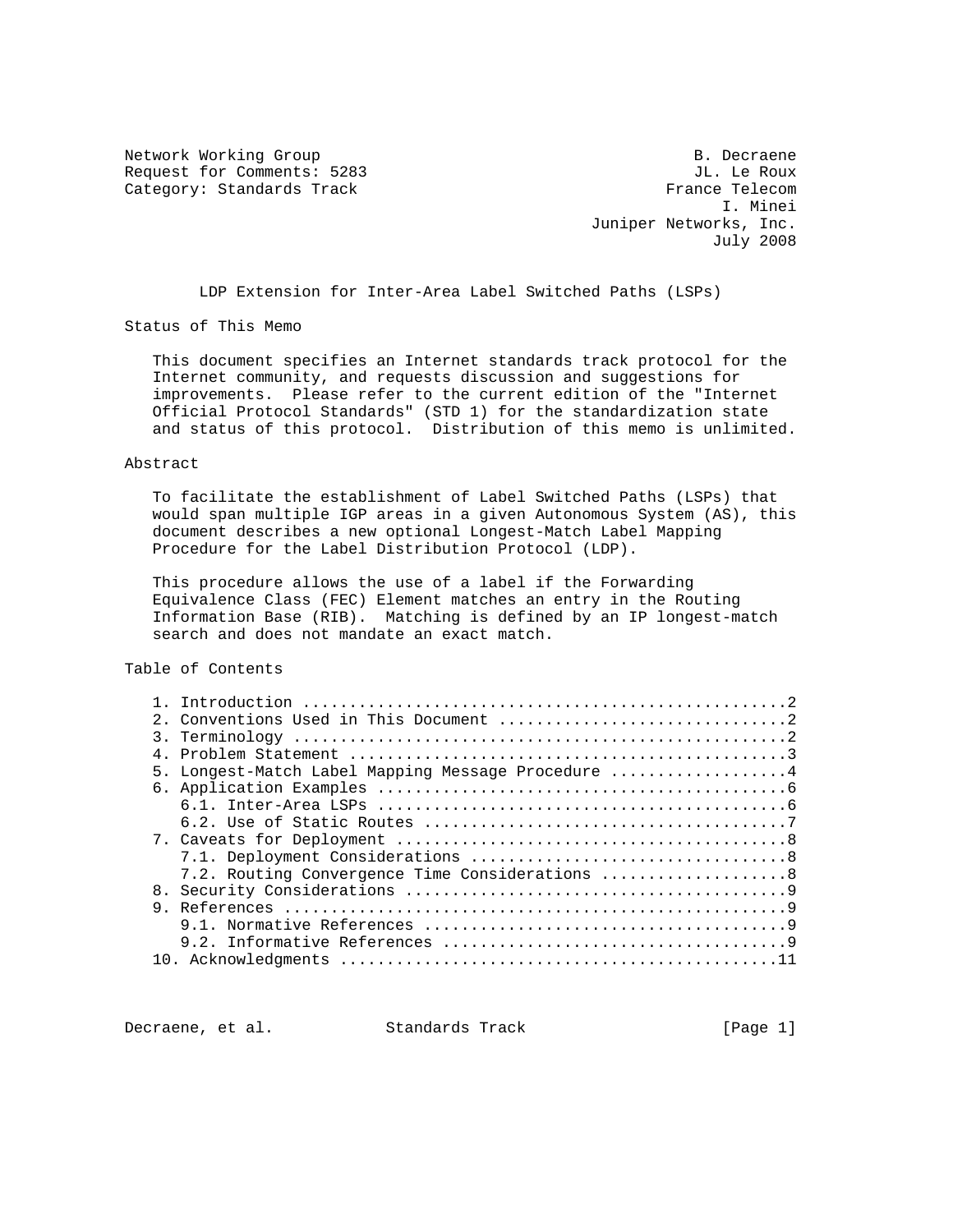## 1. Introduction

 Link state Interior Gateway Protocols (IGPs) such as OSPF [OSPFv2] and IS-IS [IS-IS] allow the partition of an autonomous system into areas or levels so as to increase routing scalability within a routing domain.

 However, [LDP] recommends that the IP address of the FEC Element should \*exactly\* match an entry in the IP Routing Information Base (RIB). According to [LDP], section 3.5.7.1 ("Label Mapping Messages Procedures"):

 An LSR [Label Switching Router] receiving a Label Mapping message from a downstream LSR for a Prefix SHOULD NOT use the label for forwarding unless its routing table contains an entry that exactly matches the FEC Element.

 Therefore, MPLS LSPs between Label Edge Routers (LERs) in different areas/levels are not set up unless the specific (e.g., /32 for IPv4) loopback addresses of all the LERs are redistributed across all areas.

 The problem statement is discussed in section 4. Then, in section 5 we extend the Label Mapping Procedure defined in [LDP] so as to support the setup of contiguous inter-area LSPs while maintaining IP prefix aggregation on the ABRs. This consists of allowing for longest-match-based Label Mapping.

2. Conventions Used in This Document

 The key words "MUST", "MUST NOT", "REQUIRED", "SHALL", "SHALL NOT", "SHOULD", "SHOULD NOT", "RECOMMENDED", "MAY", and "OPTIONAL" in this document are to be interpreted as described in [RFC2119].

3. Terminology

IGP Area: OSPF Area or IS-IS level

ABR: OSPF Area Border Router or IS-IS L1/L2 router

LSP: Label Switched Path

Intra-area LSP: LSP that does not traverse any IGP area boundary.

Inter-area LSP: LSP that traverses at least one IGP area boundary.

Decraene, et al. Standards Track [Page 2]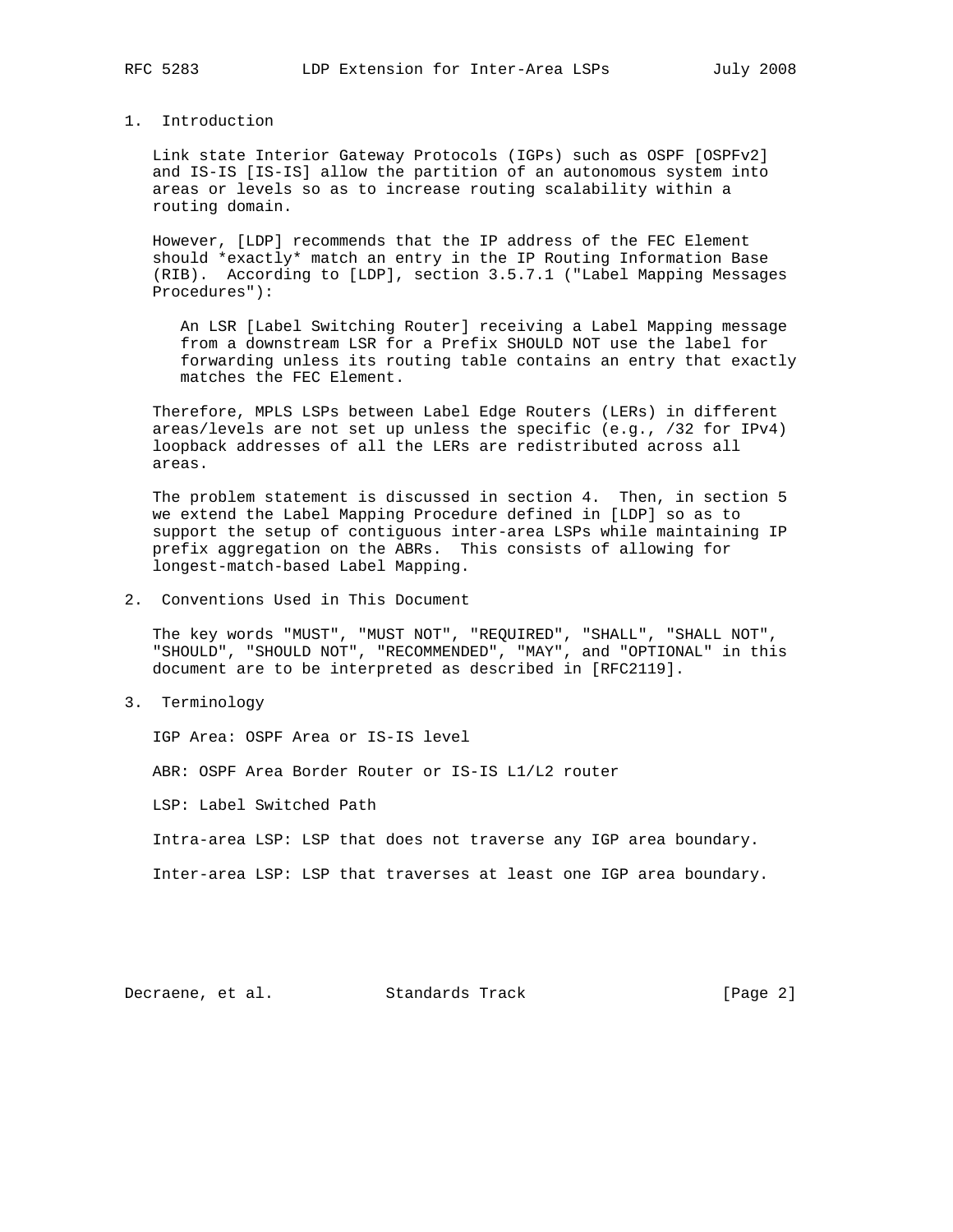## 4. Problem Statement

 Provider-based MPLS (Multiprotocol Label Switching) networks are expanding with the success of Layer 3 Virtual Private Networks [L3-VPN] and the new deployments of Layer 2 VPNs ([VPLS-BGP], [VPLS-LDP]). Service providers' MPLS backbones are significantly growing both in terms of density with the addition of Provider Edge (PE) routers to connect new customers and in terms of footprint as traditional Layer 2 aggregation networks may be replaced by IP/MPLS networks. As a consequence many providers need to introduce IGP areas. Inter-area LSPs (that is, LSPs that traverse at least two IGP areas) are required to ensure MPLS connectivity between PEs located in distinct IGP areas.

 To set up the required MPLS LSPs between PEs in different IGP areas, service providers currently have three solutions: 1) LDP with IGP route leaking, 2) BGP [MPLS-BGP] over LDP with MPLS hierarchy, and 3) inter-area RSVP-TE (Resource Reservation Protocol-Traffic Engineering [RSVP-TE]).

 IGP route leaking consists of redistributing all specific PE loopback addresses across area boundaries. As a result, LDP finds in the RIB an exact match for its FEC and sets up the LSP. As a consequence, the potential benefits that a multi-area domain may yield are significantly diminished since a lot of addresses have to be redistributed by ABRs, and the number of IP entries in the IGP Link State Database (LSDB), RIB, and Forwarding Information Base (FIB) maintained by every LSR of the domain (whatever the area/level it belongs to) cannot be minimized.

 Service providers may also set up these inter-area LSPs by using MPLS hierarchy with BGP [MPLS-BGP] as a label distribution protocol between areas. The BGP next hop would typically be the ABRs, and the BGP-created LSPs would be nested within intra-area LSPs set up by LDP between PEs and ABRs and between ABRs.

 This solution is not adequate for service providers which don't want to run BGP on their provider routers as it requires BGP on all ABRs. In addition, MPLS hierarchy does not allow locally protecting the LSP against ABR failures (IP/LDP Fast Reroute), and hence ensuring sub- 50ms recovery upon ABR failure. The resulting convergence time may not be acceptable for stringent Service Level Agreements (SLAs) required for voice or mission-critical applications. Finally, this solution requires a significant migration effort for service providers that started with LDP and IGP route leaking to quickly set up the first inter-area LSPs.

Decraene, et al. Standards Track [Page 3]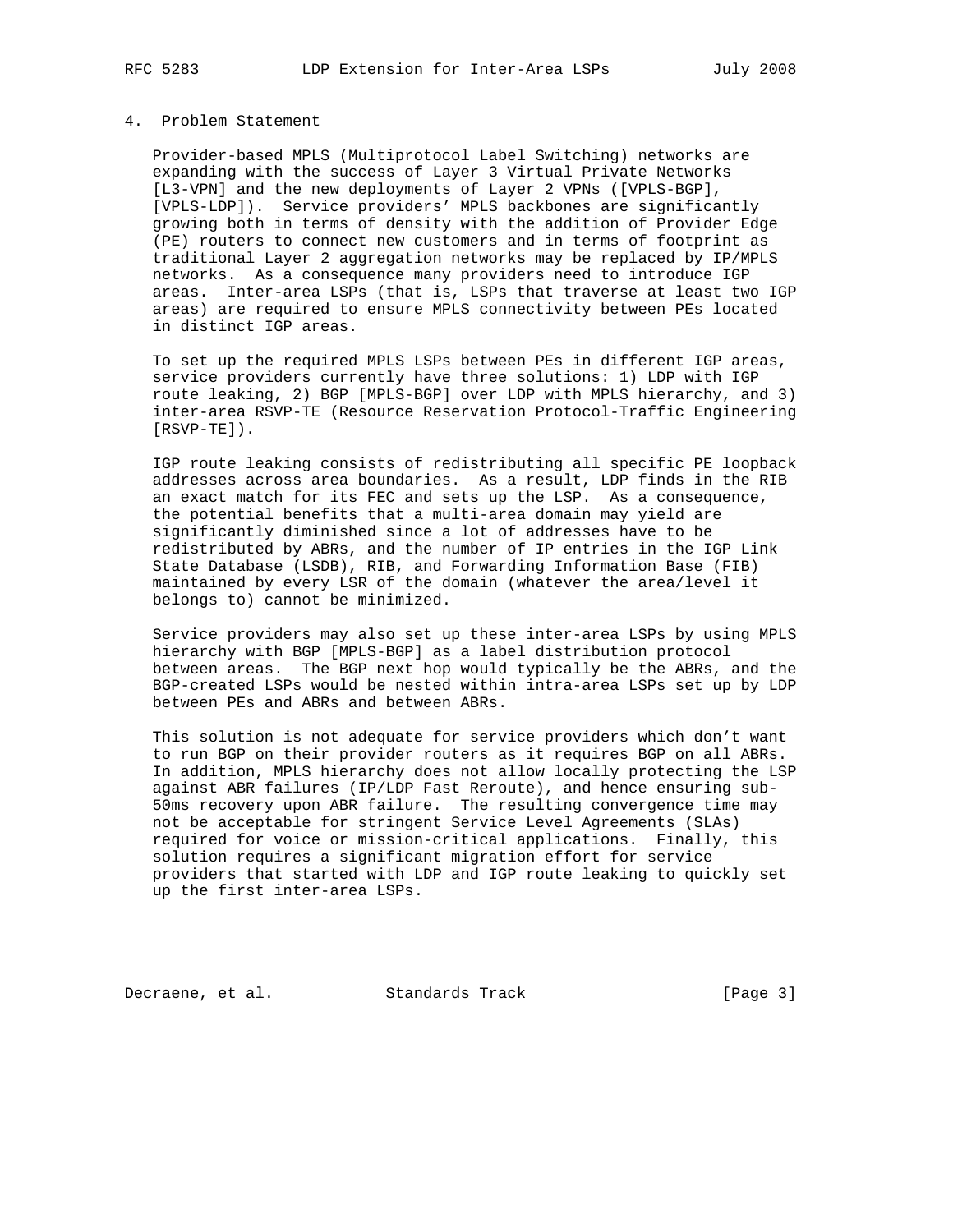Service providers may also set up these inter-area LSPs by using inter-area RSVP-TE [RSVP-TE]. This is a relevant solution when RSVP- TE is already used for setting up intra-area LSPs, and inter-area traffic engineering features are required. In return, this is not a desired solution when LDP is already used for setting up intra-area LSPs, and inter-area traffic engineering features are not required.

 To avoid the above drawbacks, there is a need for an LDP-based solution that allows setting up contiguous inter-area LSPs while avoiding leaking of specific PE loopback addresses across area boundaries, thereby keeping all the benefits of IGP hierarchy.

 In that context, this document defines a new LDP Label Mapping Procedure so as to support the setup of contiguous inter-area LSPs while maintaining IP prefix aggregation on the ABRs. This procedure is similar to the one defined in [LDP] but performs an IP longest match when searching the FEC element in the RIB.

5. Longest-Match Label Mapping Message Procedure

 This document defines a new Label Mapping Procedure for [LDP]. It is applicable to IPv4 and IPv6 prefix FEC elements (address families 1 and 2 as per the "Address Family Numbers" registry on the IANA site). It SHOULD be possible to activate/deactivate this procedure by configuration, and it SHOULD be deactivated by default. It MAY be possible to activate it on a per-prefix basis.

 With this new Longest-Match Label Mapping Procedure, an LSR receiving a Label Mapping message from a neighbor LSR for a Prefix Address FEC Element FEC1 SHOULD use the label for MPLS forwarding if its routing table contains an entry that matches the FEC Element FEC1 and the advertising LSR is a next hop to reach FEC1. If so, it SHOULD advertise the received FEC Element FEC1 and a label to its LDP peers.

 By "matching FEC Element", one should understand an IP longest match. That is, either the LDP FEC element exactly matches an entry in the IP RIB or the FEC element is a subset of an IP RIB entry. There is no match for other cases (i.e., if the FEC element is a superset of a RIB entry, it is not considered a match).

 Note that LDP re-advertises to its peers the specific FEC element FEC1, and not the aggregated prefix found in the IP RIB during the longest-match search.

 Note that with this Longest-Match Label Mapping Procedure, each LSP established by LDP still strictly follows the shortest path(s) defined by the IGP.

Decraene, et al. Standards Track [Page 4]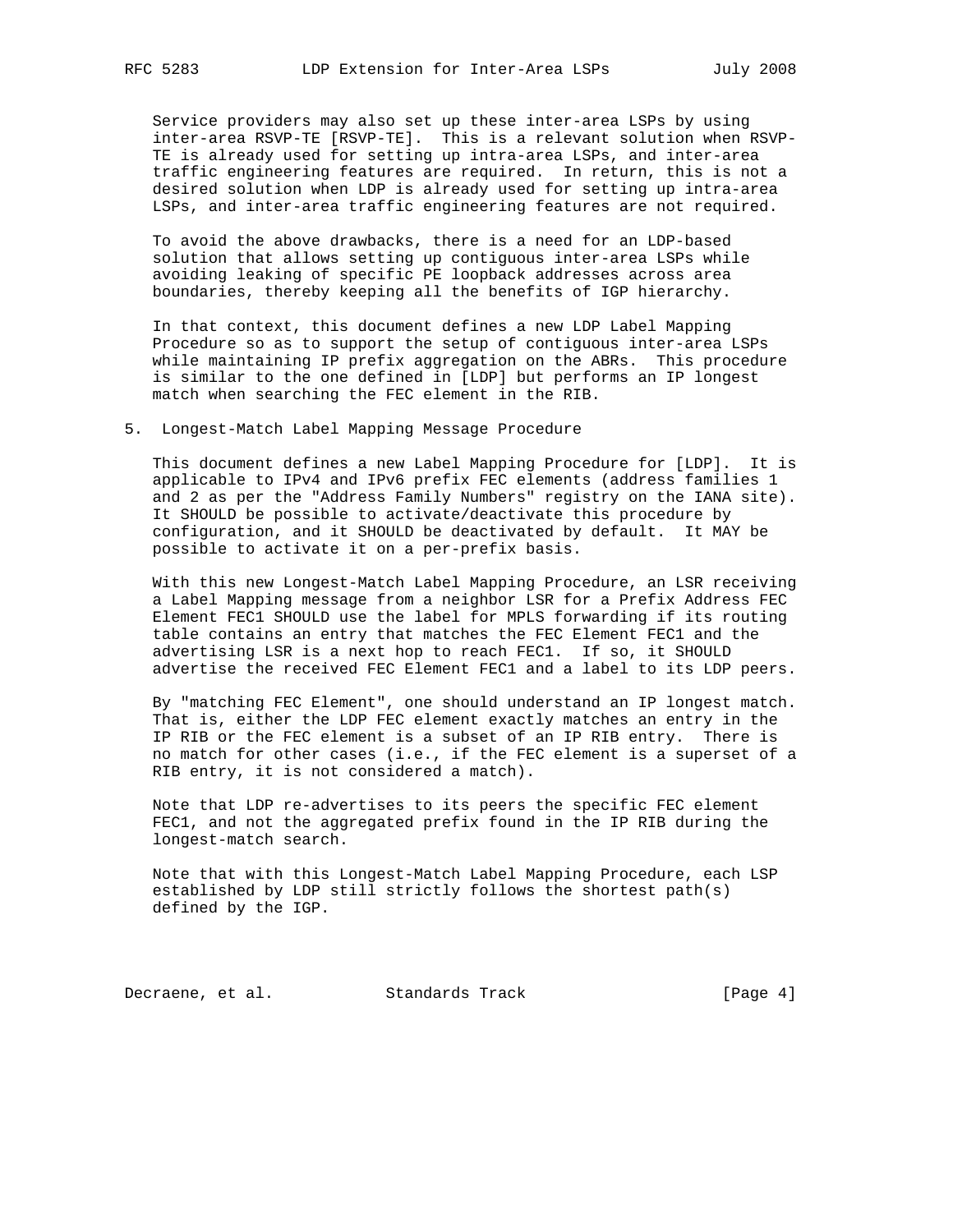FECs selected by this Longest-Match Label Mapping Procedure are distributed in an ordered way. In case of LER failure, the removal of reachability to the FEC occurs using LDP ordered label distribution mode procedures. As defined in [LDP] in section A.1.5, the FEC will be removed in an ordered way through the propagation of Label Withdraw messages. The use of this (un)reachability information by application layers using this MPLS LSP (e.g., [MP-BGP]) is outside the scope of this document.

 As per [LDP], LDP already has some interactions with the RIB. In particular, it needs to be aware of the following events:

- prefix up when a new IP prefix appears in the RIB,
- prefix down when an existing IP prefix disappears,
- next-hop change when an existing IP prefix has a new next hop following a routing change.

 With this Longest-Match Label Mapping Message Procedure, multiple FECs may be concerned by a single RIB prefix change. The LSR MUST check all the FECs that are a subset of this RIB prefix. So, some LDP reactions following a RIB event are changed:

- When a new prefix appears in the RIB, the LSR MUST check if this prefix is a better match for some existing FECs. For example, the FEC elements 192.0.2.1/32 and 192.0.2.2/32 used the IP RIB entry 192.0.2.0/24, and a new more specific IP RIB entry 192.0.2.0/26 appears. This may result in changing the LSR used as next hop and hence the Next Hop Label Forwarding Entry (NHLFE) for this FEC.
- When a prefix disappears in the RIB, the LSR MUST check all FEC elements that are using this RIB prefix as best match. For each FEC, if another RIB prefix is found as best match, LDP MUST use it. This may result in changing the LSR used as next hop and hence the NHLFE for this FEC. Otherwise, the LSR MUST remove the FEC binding and send a Label Withdraw message.
- When the next hop of a RIB prefix changes, the LSR MUST change the NHLFE of all the FEC elements using this prefix.

 Future work may define new management objects to the MPLS LDP MIB modules [LDP-MIB] to activate/deactivate this Longest-Match Label Mapping Message Procedure, possibly on a per-prefix basis.

Decraene, et al. Standards Track [Page 5]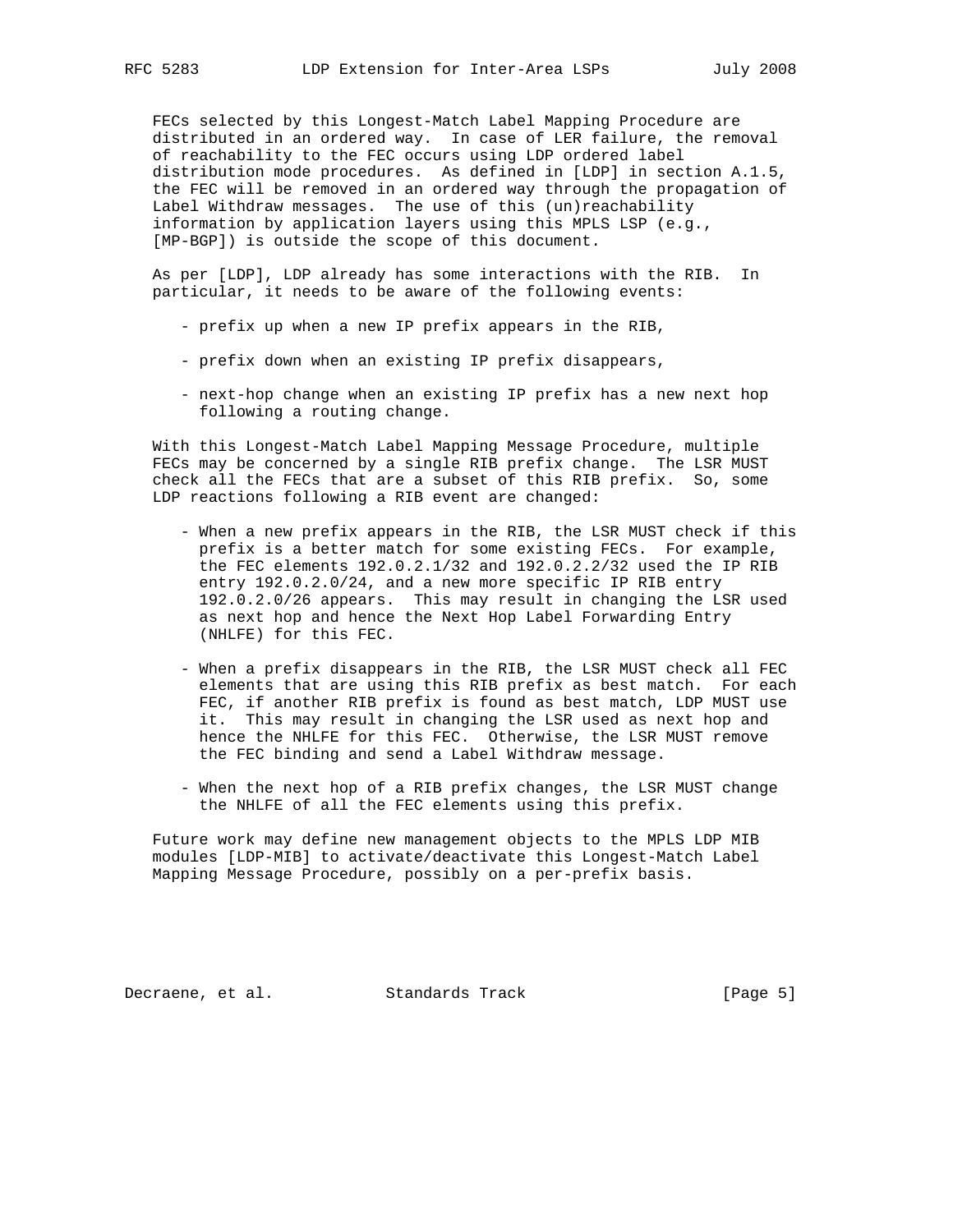# 6. Application Examples

6.1. Inter-Area LSPs

 Consider the following example of an autonomous system with one backbone area and two edge areas:

#### Area "B"

Level 2 / Backbone area



Figure 1: An IGP domain with two areas attached to the Backbone Area.

 Note that this applies equally to IS-IS and OSPF. An ABR refers here either to an OSPF ABR or to an IS-IS L1/L2 node.

 All routers are MPLS enabled, and MPLS connectivity (i.e., an LSP) is required between all PE routers.

In the "egress" area "C", the records available are:

| TGP RTB      | LDP FEC elements: |
|--------------|-------------------|
| 192.0.2.1/32 | 192.0.2.1/32      |
| 192.0.2.2/32 | 192.0.2.2/32      |
| 192.0.2.3/32 | 192.0.2.3/32      |

 The area border router ABR1 advertises in the backbone area: - the aggregated IP prefix 192.0.2.0/26 in the IGP - all the specific IP FEC elements (/32) in LDP

Decraene, et al. Standards Track [Page 6]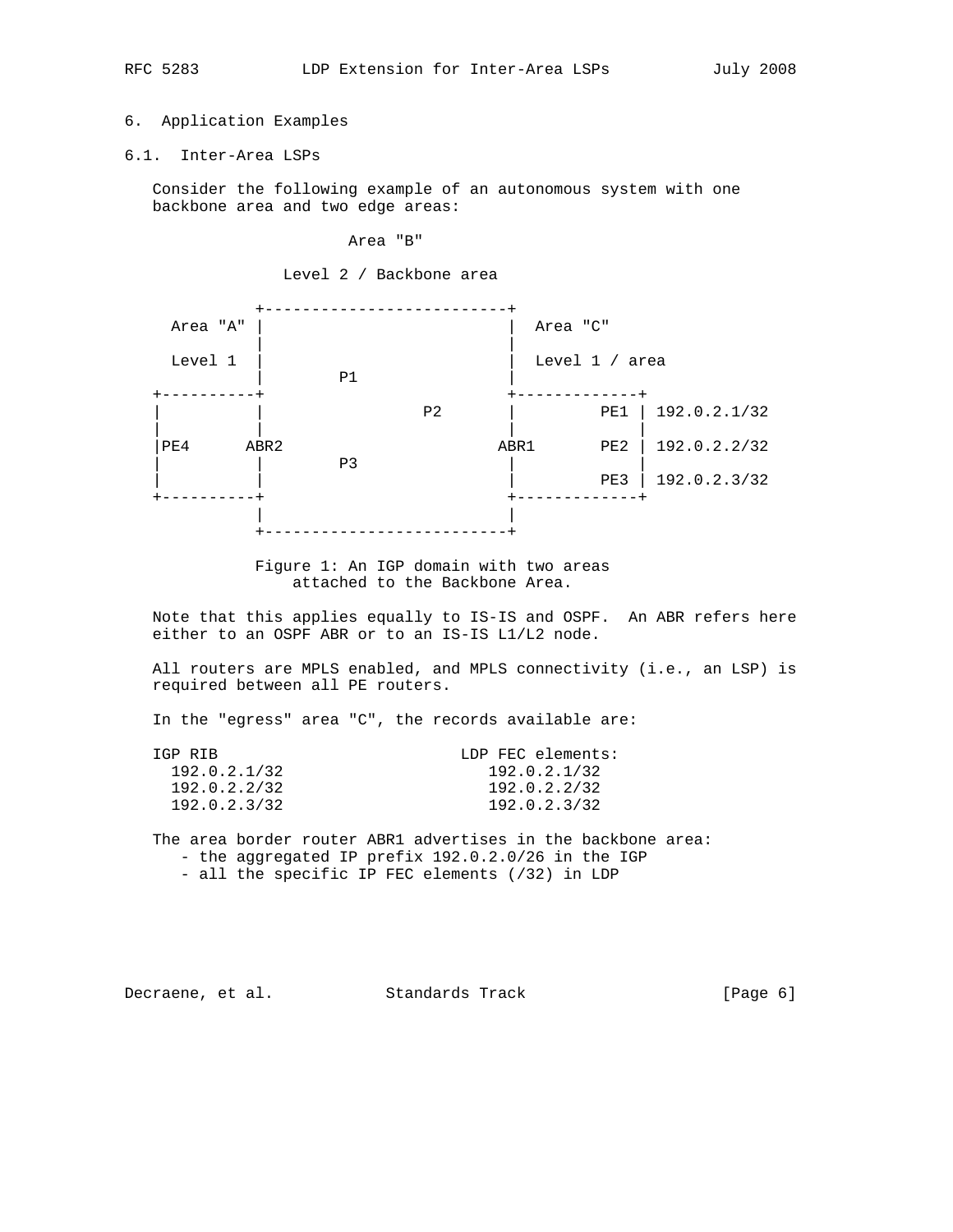In the "backbone" area "B", the records available are:

| TGP RTB      | LDP FEC elements: |
|--------------|-------------------|
| 192.0.2.0/26 | 192.0.2.1/32      |
|              | 192.0.2.2/32      |
|              | 192.0.2.3/32      |
|              |                   |

 The area border router ABR2 advertises in the area "A": - an aggregated IP prefix 192.0.2.0/24 in the IGP - all the individual IP FEC elements (/32) in LDP

In the "ingress" area "A", the records available are:

| TGP RTB      | LDP FEC elements: |
|--------------|-------------------|
| 192.0.2.0/24 | 192.0.2.1/32      |
|              | 192.0.2.2/32      |
|              | 192.0.2.3/32      |
|              |                   |

 In this situation, one LSP is established between the ingress PE4 and every egress PE of area C while maintaining IP prefix aggregation on the ABRs.

6.2. Use of Static Routes

 Consider the following example where a LER is dual-connected to two LSRs:



Figure 2: LER dual-connected to two LSRs.

 In some situations, especially on the edge of the network, it is valid to use static IP routes between the LER and the two LSRs. If necessary, the Bidirectional Forwarding Detection protocol [BFD] can be used to quickly detect loss of connectivity.

 The LDP specification defined in [LDP] would require on the ingress LER the configuration and the maintenance of one IP route per egress LER and per outgoing interface.

 The Longest-Match Label Mapping Procedure described in this document only requires one IP route per outgoing interface.

Decraene, et al. Standards Track (Page 7)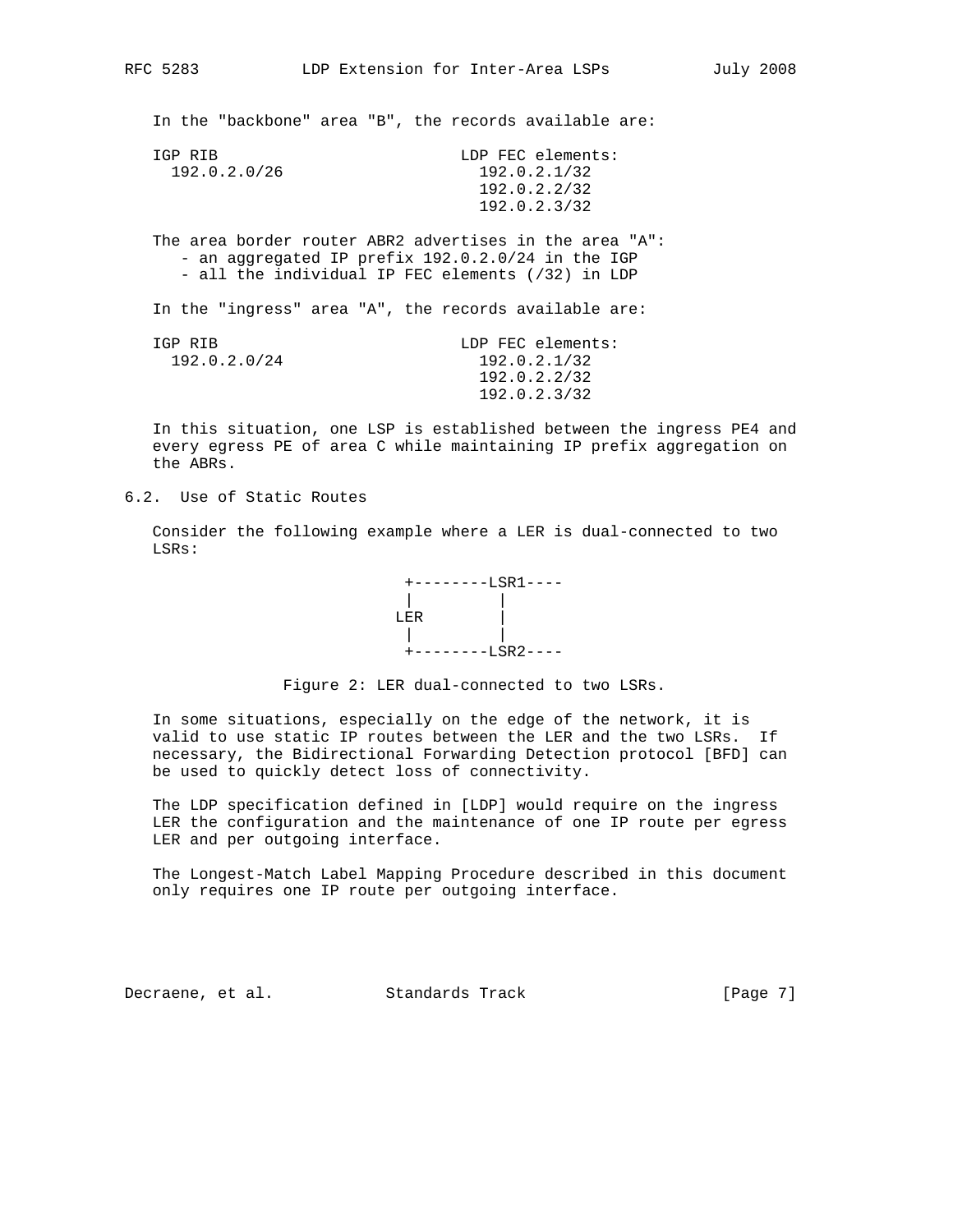- 
- 7. Caveats for Deployment
- 7.1. Deployment Considerations

 LSRs compliant with this document are backward compatible with LSRs that comply with [LDP].

 For the successful establishment of end-to-end MPLS LSPs whose FECs are aggregated in the RIB, this specification must be implemented on all LSRs in all areas where IP aggregation is used. If an LSR on the path does not support this procedure, then the LSP initiated on the egress LSR stops at this non-compliant LSR. There are no other adverse effects.

This extension can be deployed incrementally:

- It can be deployed on a per-area or per-routing-domain basis and does not necessarily require an AS-wide deployment. For example, if all specific IP prefixes are leaked in the IGP backbone area and only stub areas use IP aggregation, LSRs in the backbone area don't need to be compliant with this document.
- Within each routing area, LSRs can be upgraded independently, at any time, in any order, and without service disruption. During deployment, if those LSPs are already used, one should only make sure that ABRs keep advertising the specific IP prefixes in the IGP until all LSRs of this area are successfully upgraded. Then, the ABRs can advertise the aggregated prefix only and stop advertising the specific ones.

 A service provider currently leaking specific LER loopback addresses in the IGP and considering performing IP aggregation on ABR should be aware that this may result in suboptimal routing as discussed in [RFC2966].

## 7.2. Routing Convergence Time Considerations

 IP and MPLS traffic restoration time is based on two factors: the Shortest Path First (SPF) calculation in the control plane and Forwarding Information Base (FIB) / Label FIB (LFIB) update time in the forwarding plane. The SPF calculation scales O(N\*Log(N)) where N is the number of Nodes. The FIB/LFIB update scales O(P) where P is the number of modified prefixes. Currently, with most routers implementations, the FIB/LFIB update is the dominant component [IGP-CONV], and therefore the bottleneck that should be addressed in priority. The solution documented in this document reduces the link state database size in the control plane and the number of FIB entries in the forwarding plane. As such, it solves the scaling of

Decraene, et al. Standards Track [Page 8]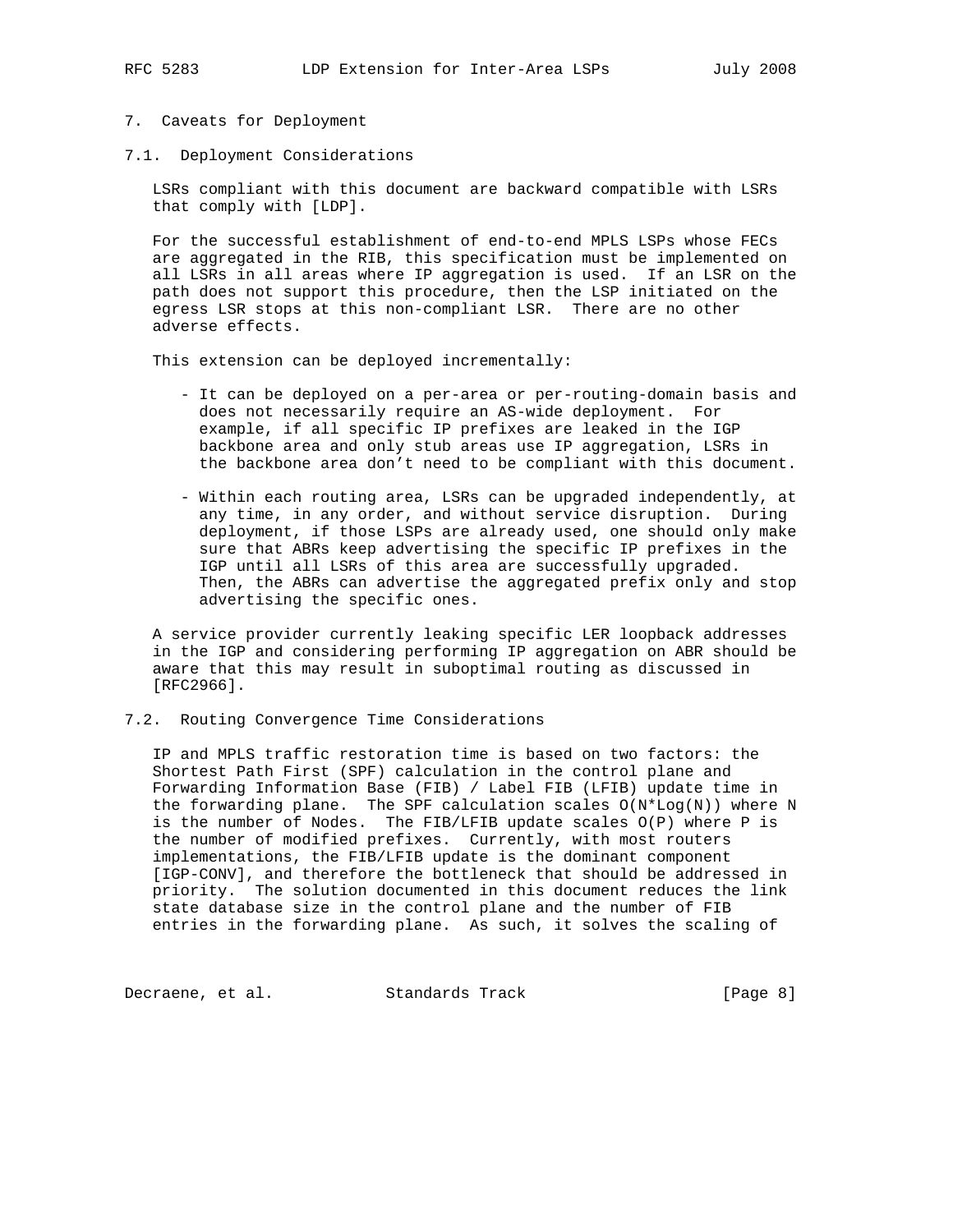pure IP routers sharing the IGP with MPLS routers. However, it does not decrease the number of LFIB entries so is not sufficient to solve the scaling of MPLS routers. For this, an additional mechanism is required (e.g., introducing some MPLS hierarchy in LDP). This is out of scope for this document.

 Compared to [LDP], for all failures except LER failure (i.e., links, provider routers, and ABRs), the failure notification and the convergence is unchanged. For LER failure, given that the IGP aggregates IP routes on ABRs and no longer advertises specific prefixes, the control plane and more specifically the routing convergence behavior of protocols (e.g., [MP-BGP]) or applications (e.g., [L3-VPN]) may be changed in case of failure of the egress LER node. For protocols and applications which need to track egress LER availability, several solutions can be used, for example:

- Rely on the LDP ordered label distribution control mode -- as defined in [LDP] -- to know the availability of the LSP toward the egress LER. The egress to ingress propagation time of that unreachability information is expected to be comparable to the IGP (but this may be implementation dependent).
- Advertise LER reachability in the IGP for the purpose of the control plane in a way that does not create IP FIB entries in the forwarding plane.
- 8. Security Considerations

 The Longest-Match Label Mapping procedure described in this document does not introduce any change as far as the Security Considerations section of [LDP] is concerned.

- 9. References
- 9.1. Normative References
	- [LDP] Andersson, L., Ed., Minei, I., Ed., and B. Thomas, Ed., "LDP Specification", RFC 5036, October 2007.
	- [RFC2119] Bradner, S., "Key words for use in RFCs to Indicate Requirement Levels", BCP 14, RFC 2119, March 1997.

9.2. Informative References

 [L3-VPN] Rosen, E. and Y. Rekhter, "BGP/MPLS IP Virtual Private Networks (VPNs)", RFC 4364, February 2006.

Decraene, et al. Standards Track [Page 9]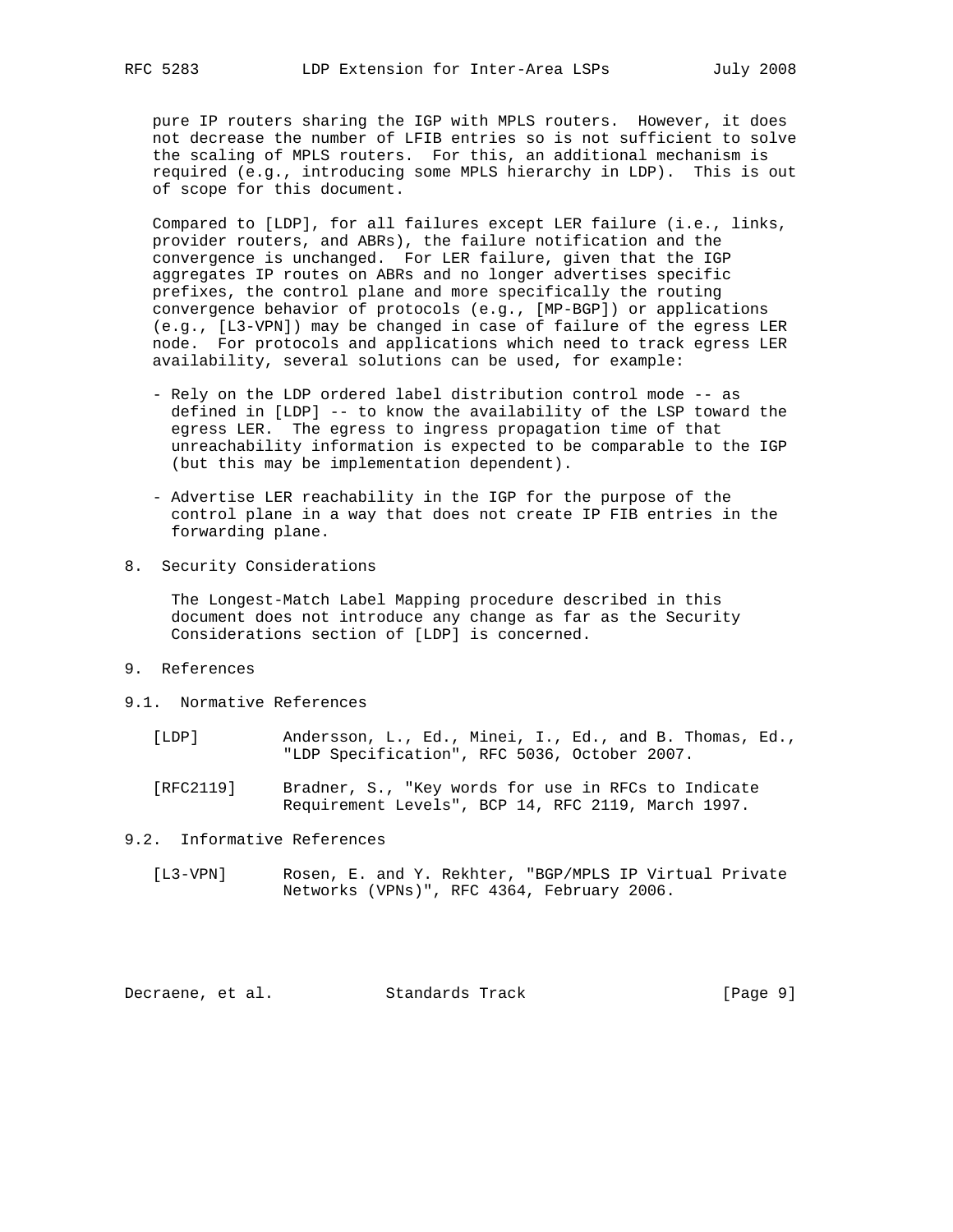- [MP-BGP] Bates, T., Chandra, R., Katz, D., and Y. Rekhter, "Multiprotocol Extensions for BGP-4", RFC 4760, January 2007.
- [MPLS-BGP] Rekhter, Y. and E. Rosen, "Carrying Label Information in BGP-4", RFC 3107, May 2001.
- [IS-IS] Callon, R., "Use of OSI IS-IS for routing in TCP/IP and dual environments", RFC 1195, December 1990.
- [VPLS-BGP] Kompella, K., Ed., and Y. Rekhter, Ed., "Virtual Private LAN Service (VPLS) Using BGP for Auto-Discovery and Signaling", RFC 4761, January 2007.
- [VPLS-LDP] Lasserre, M., Ed., and V. Kompella, Ed., "Virtual Private LAN Service (VPLS) Using Label Distribution Protocol (LDP) Signaling", RFC 4762, January 2007.
- [RFC2966] Li, T., Przygienda, T., and H. Smit, "Domain-wide Prefix Distribution with Two-Level IS-IS", RFC 2966, October 2000.
- [RSVP-TE] Farrel, A., Ed., Ayyangar, A., and JP. Vasseur, "Inter-Domain MPLS and GMPLS Traffic Engineering -- Resource Reservation Protocol-Traffic Engineering (RSVP-TE) Extensions", RFC 5151, February 2008.
- [LDP-MIB] Cucchiara, J., Sjostrand, H., and J. Luciani, "Definitions of Managed Objects for the Multiprotocol Label Switching (MPLS), Label Distribution Protocol (LDP)", RFC 3815, June 2004.
- [BFD] Katz, D. and D. Ward, "Bidirectional Forwarding Detection", Work in Progress, March 2008.
- [IGP-CONV] Francois, P., Filsfils, C., and Evans, J., "Achieving sub-second IGP convergence in large IP networks". ACM SIGCOMM Computer Communications Review, July 2005.
- [OSPFv2] Moy, J., "OSPF Version 2", STD 54, RFC 2328, April 1998.

Decraene, et al. Standards Track [Page 10]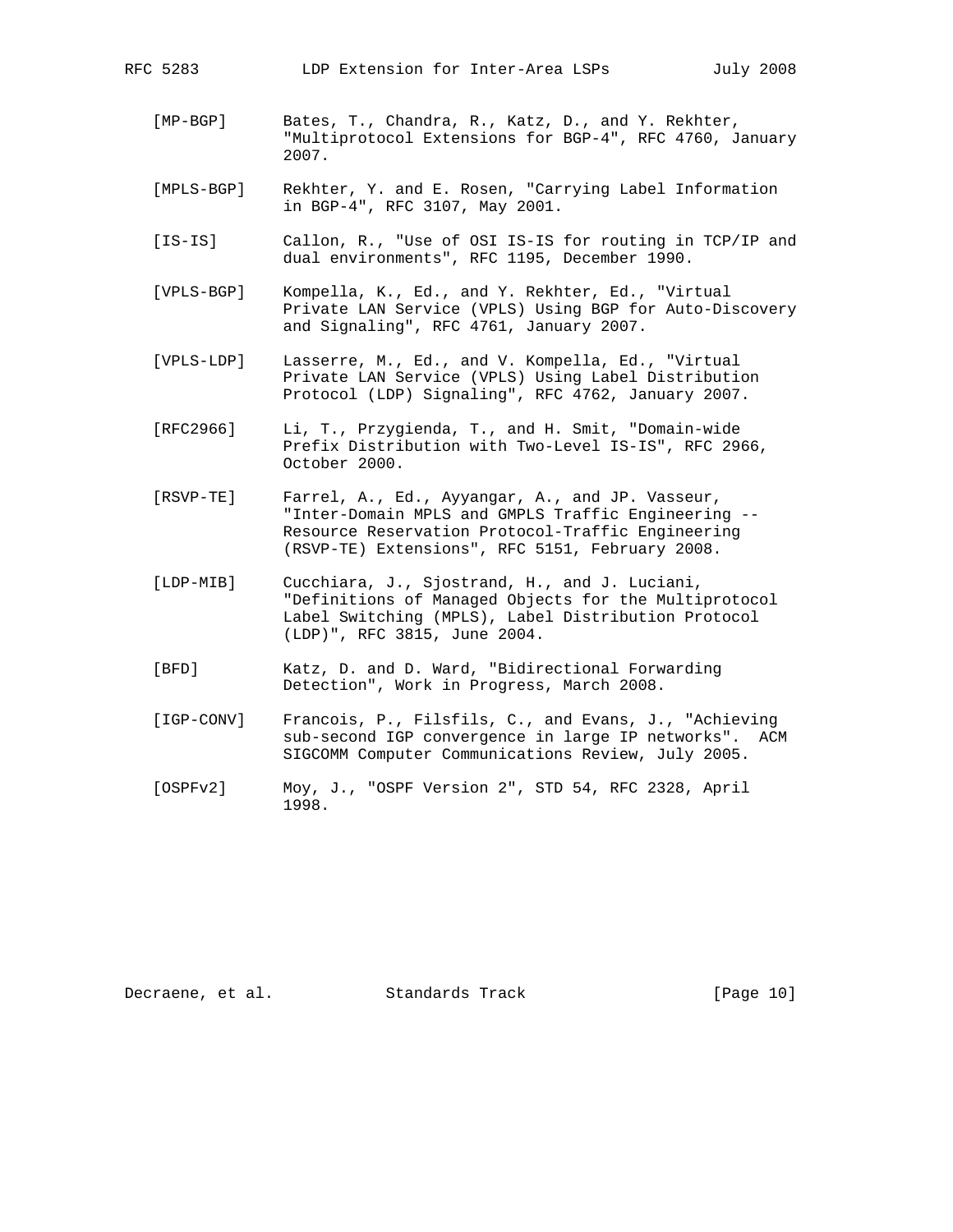# 10. Acknowledgments

 The authors would like to thank Yakov Rekhter, Stefano Previdi, Vach Kompella, Bob Thomas, Clarence Filsfils, Kireeti Kompella, Luca Martini, Sina Mirtorabi, Dave McDysan, Benoit Fondeviole, Gilles Bourdon, and Christian Jacquenet for the useful discussions on this subject, their reviews, and comments.

Authors' Addresses

 Bruno Decraene France Telecom 38 rue du General Leclerc 92794 Issy Moulineaux cedex 9 France

EMail: bruno.decraene@orange-ftgroup.com

 Jean-Louis Le Roux France Telecom 2, avenue Pierre-Marzin 22307 Lannion Cedex France

EMail: jeanlouis.leroux@orange-ftgroup.com

 Ina Minei Juniper Networks 1194 N. Mathilda Ave. Sunnyvale, CA 94089

EMail: ina@juniper.net

Decraene, et al. Standards Track [Page 11]